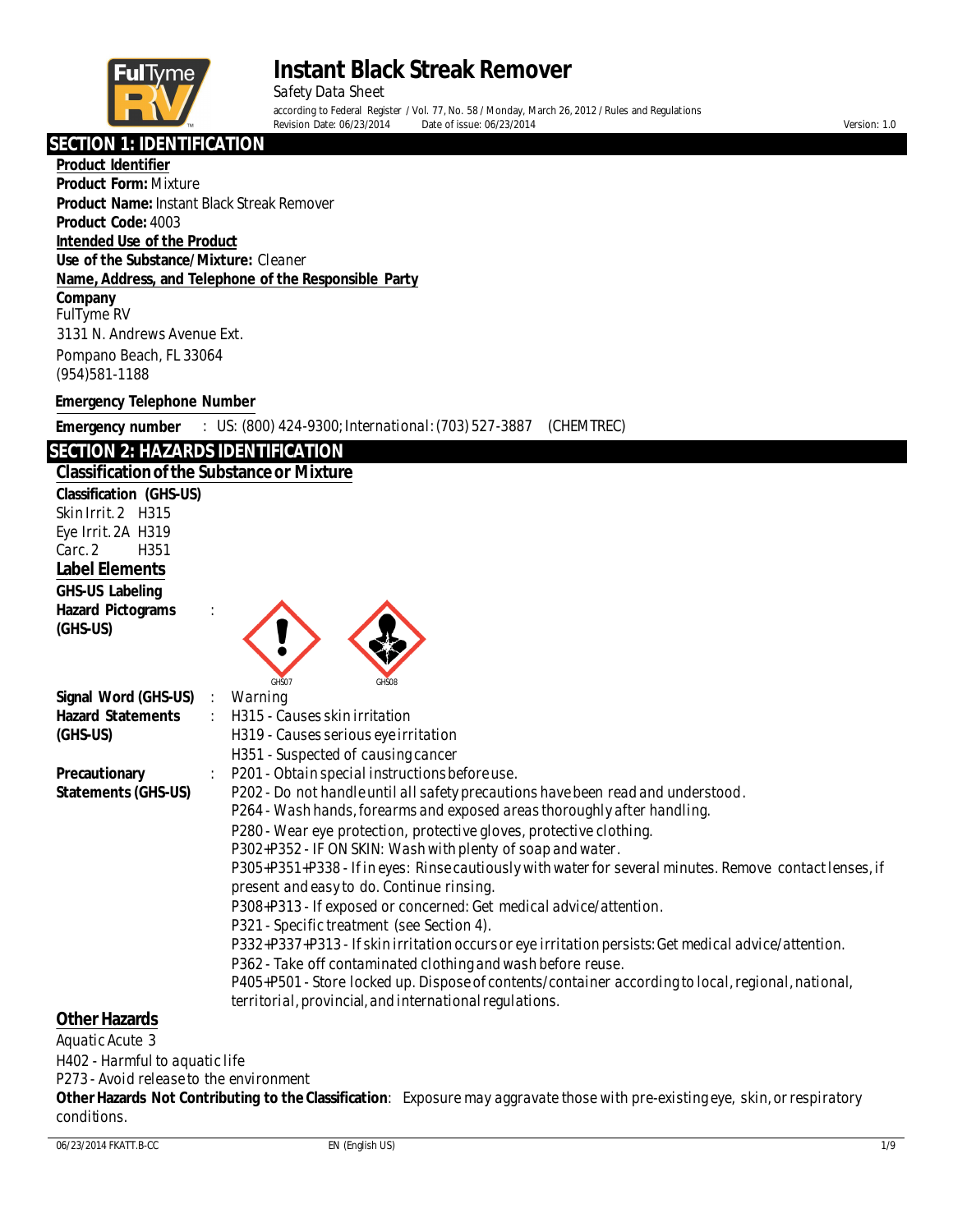**Safety Data Sheet** 

according to Federal Register / Vol. 77, No. 58 / Monday, March 26, 2012 / Rules and Regulations

#### **Unknown Acute Toxicity (GHS-US)** Not available

### **SECTION 3: COMPOSITION/INFORMATION ON INGREDIENTS**

#### **Mivtum**

| <b>Name</b>                          | <b>Product identifier</b> | $\%$ (w/w) | <b>Classification (GHS-US)</b>             |
|--------------------------------------|---------------------------|------------|--------------------------------------------|
| <b>Tetrasodium EDTA</b>              | (CAS No) 64-02-8          | $1 - 5$    | Acute Tox. 4 (Oral), H302                  |
|                                      |                           |            | Acute Tox. 4 (Inhalation:dust, mist), H332 |
|                                      |                           |            | Eye Dam. 1, H318                           |
|                                      |                           |            | <b>Aquatic Acute 2, H401</b>               |
| Alcohols, C9-11, ethoxylated         | (CAS No) 68439-46-3       | $1 - 5$    | Acute Tox. 4 (Oral), H302                  |
|                                      |                           |            | Eye Dam. 1, H318                           |
| Diethylene glycol monobutyl ether    | (CAS No) 112-34-5         | $1 - 5$    | Flam. Liq. 4, H227                         |
|                                      |                           |            | Eye Irrit. 2A, H319                        |
| Nitrilotriacetic acid trisodium salt | (CAS No) 5064-31-3        | $0.1 - 1$  | Acute Tox. 4 (Oral), H302                  |
|                                      |                           |            | <b>Eye Irrit. 2A, H319</b>                 |
|                                      |                           |            | Carc. 2, H351                              |
| Sodium hydroxide                     | (CAS No) 1310-73-2        | $0.1 - 1$  | <b>Met. Corr. 1, H290</b>                  |
|                                      |                           |            | <b>Skin Corr. 1A, H314</b>                 |
|                                      |                           |            | Eye Dam. 1, H318                           |
|                                      |                           |            | <b>Aquatic Acute 3, H402</b>               |

**Full text of H-phrases: see section 16** 

### **SECTION 4: FIRST AID MEASURES**

### **Description of First Aid Measures**

General: Never give anything by mouth to an unconscious person. If you feel unwell, seek medical advice (show the label if possible). Inhalation: Remove to fresh air and keep at rest in a position comfortable for breathing. If you feel unwell, seek medical advice. Skin Contact: Remove contaminated clothing. Drench affected area with water for at least 15 minutes. Wash contaminated clothing before reuse. Obtain medical attention if irritation develops or persists.

Eye Contact: Rinse cautiously with water for several minutes. Remove contact lenses, if present and easy to do. Continue rinsing for at least 15 minutes. Obtain medical attention if pain, blinking or redness persist.

Ingestion: Rinse mouth. Do NOT induce vomiting. Immediately call a POISON CENTER or doctor/physician.

#### **Most Important Symptoms and Effects Both Acute and Delayed**

General: Irritating to eyes, respiratory system and skin.

**Inhalation:** May cause respiratory irritation.

Skin Contact: Causes skin irritation.

Eve Contact: Causes serious eve irritation.

**Ingestion:** Ingestion is likely to be harmful or have adverse effects.

**Chronic Symptoms:** Suspected of causing cancer.

### Indication of Any Immediate Medical Attention and Special Treatment Needed

If medical advice is needed, have product container or label at hand.

### **SECTION 5: FIRE-FIGHTING MEASURES**

#### **Extinguishing Media**

Suitable Extinguishing Media: Use extinguishing media appropriate for surrounding fire.

Unsuitable Extinguishing Media: Do not use carbon dioxide. Do not use a heavy water stream. Use of heavy stream of water may spread fire.

#### **Special Hazards Arising From the Substance or Mixture**

Fire Hazard: Not flammable.

**Explosion Hazard: Product is not explosive.** 

**Reactivity:** May be corrosive to metals over a prolonged period of contact.

#### **Advice for Firefighters**

Precautionary Measures Fire: Exercise caution when fighting any chemical fire.

**Firefighting Instructions:** Do not allow run-off from fire fighting to enter drains or water courses.

Protection During Firefighting: Do not enter fire area without proper protective equipment, including respiratory protection. **Hazardous Combustion Products:** Carbon oxides  $(CO, CO<sub>2</sub>)$ . Toxic fumes are released.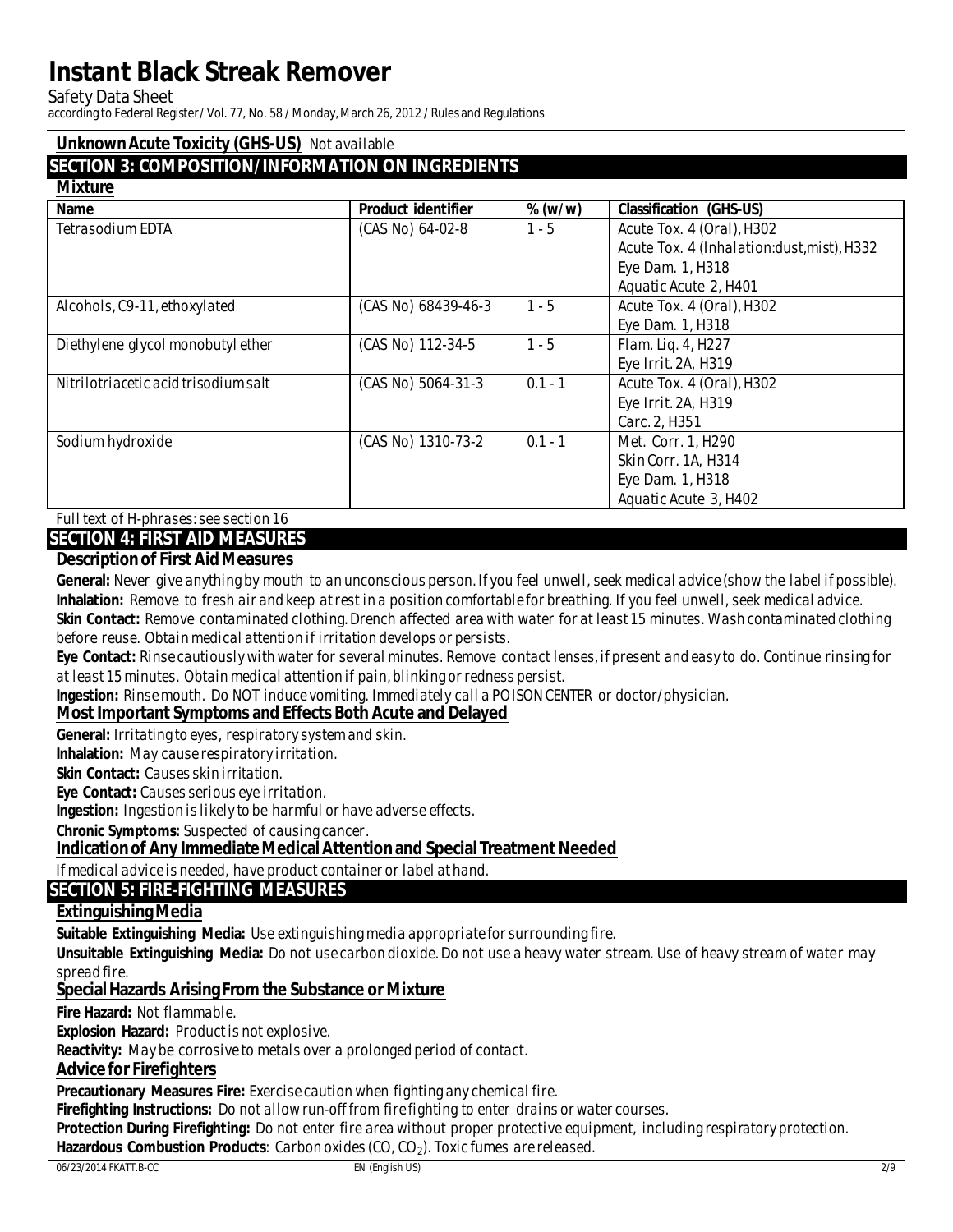**Safety Data Sheet** 

according to Federal Register / Vol. 77, No. 58 / Monday, March 26, 2012 / Rules and Regulations

Reference to OtherSections Refer to section 9 for flammability properties.

#### **SECTION 6: ACCIDENTAL RELEASE MEASURES**

#### Personal Precautions, Protective Equipment and Emergency Procedures

**General Measures:** Do not allow contact with metals. Do not get in eyes, on skin, or on clothing. Do NOT breathe (vapor, mist, gas).

#### **For Non-Emergency Personnel**

**Protective Equipment:** Use appropriate personal protection equipment (PPE).

**Emergency Procedures:** Evacuate unnecessary personnel.

#### **For Emergency Personnel**

**Protective Equipment:** Equip cleanup crew with proper protection.

**Emergency Procedures:** Ventilate area. Stop leak if safe to do so.

#### **Environmental Precautions**

Prevent entry to sewers and public waters.

#### Methods and Material for Containment and Cleaning Up

For Containment: Absorb and contain spill with inert material, then place in suitable container.

Methods for Cleaning Up: Clear up spills immediately and dispose of waste safely.

Reference to Other Sections See heading 8, Exposure Controls and Personal Protection.

#### **SECTION 7: HANDLING AND STORAGE**

#### **Precautions for Safe Handling**

Hygiene Measures: Handle in accordance with good indus trial hygiene and safety procedures. Wash hands and other exposed areas with mild soap and water before eating, drinking, or smoking and again when leaving work.

#### **Conditions for Safe Storage, Including Any Incompatibilities**

**Technical Measures: Comply with applicable regulations.** 

Storage Conditions: Store in a dry, cool and well-ventilated place. Keep container closed when not in use. Storage areas should be periodically checked for integrity.

**Incompatible Materials:** Strong acids. Strong oxidizers. Metals.

Special Rules on Packaging: Store in original container.

**Specific End Use(s)** Cleaner.

### **SECTION 8: EXPOSURE CONTROLS/PERSONAL PROTECTION**

### **Control Parameters**

| Diethylene glycol monobutyl ether (112-34-5) |                                                      |                       |  |
|----------------------------------------------|------------------------------------------------------|-----------------------|--|
| <b>USA ACGIH</b>                             | <b>ACGIH TWA (ppm)</b>                               | $10$ ppm              |  |
| <b>Manitoba</b>                              | OEL TWA (ppm)                                        | $10$ ppm              |  |
| Newfoundland & Labrador                      | <b>OEL TWA (ppm)</b>                                 | 10 ppm                |  |
| <b>Nova Scotia</b>                           | OEL TWA (ppm)                                        | 10 ppm                |  |
| <b>Prince Edward Island</b>                  | <b>OEL TWA</b> (ppm)                                 | 10 ppm                |  |
| Sodium hydroxide (1310-73-2)                 |                                                      |                       |  |
| <b>Mexico</b>                                | OEL Ceiling (mg/m <sup>3</sup> )                     | $2$ mg/m <sup>3</sup> |  |
| <b>USA ACGIH</b>                             | <b>ACGIH Ceiling (mg/m<sup>3</sup>)</b>              | $2$ mg/m <sup>3</sup> |  |
| <b>USA OSHA</b>                              | OSHA PEL (TWA) (mg/m <sup>3</sup> )                  | $2 \text{ mg/m}^3$    |  |
| <b>USA NIOSH</b>                             | $NIOSH REL$ (ceiling) (mg/m <sup>3</sup> )           | $2$ mg/m <sup>3</sup> |  |
| <b>USA IDIH</b>                              | US IDIH $(mg/m3)$                                    | $10 \text{ mg/m}^3$   |  |
| <b>Alberta</b>                               | OEL Ceiling (mg/m <sup>3</sup> )                     | $2$ mg/m <sup>3</sup> |  |
| <b>British Columbia</b>                      | $\overline{\text{OEL Ceiling}}$ (mg/m <sup>3</sup> ) | $2 \text{ mg/m}^3$    |  |
| <b>Manitoba</b>                              | OEL Ceiling $(mg/m3)$                                | $2$ mg/m <sup>3</sup> |  |
| <b>New Brunswick</b>                         | OEL Ceiling (mg/m <sup>3</sup> )                     | $2$ mg/m <sup>3</sup> |  |
| Newfoundland & Labrador                      | OEL Ceiling (mg/m <sup>3</sup> )                     | $2$ mg/m <sup>3</sup> |  |
| Nova Scotia                                  | OEL Ceiling (mg/m <sup>3</sup> )                     | $2$ mg/m <sup>3</sup> |  |
| <b>Nunavut</b>                               | OEL Ceiling (mg/m <sup>3</sup> )                     | $2$ mg/m <sup>3</sup> |  |
| <b>Northwest Territories</b>                 | OEL Ceiling (mg/m <sup>3</sup> )                     | $2$ mg/m <sup>3</sup> |  |
| <b>Ontario</b>                               | OEL Ceiling (mg/m <sup>3</sup> )                     | $2$ mg/m <sup>3</sup> |  |
| <b>Prince Edward Island</b>                  | OEL Ceiling (mg/m <sup>3</sup> )                     | $2 \text{ mg/m}^3$    |  |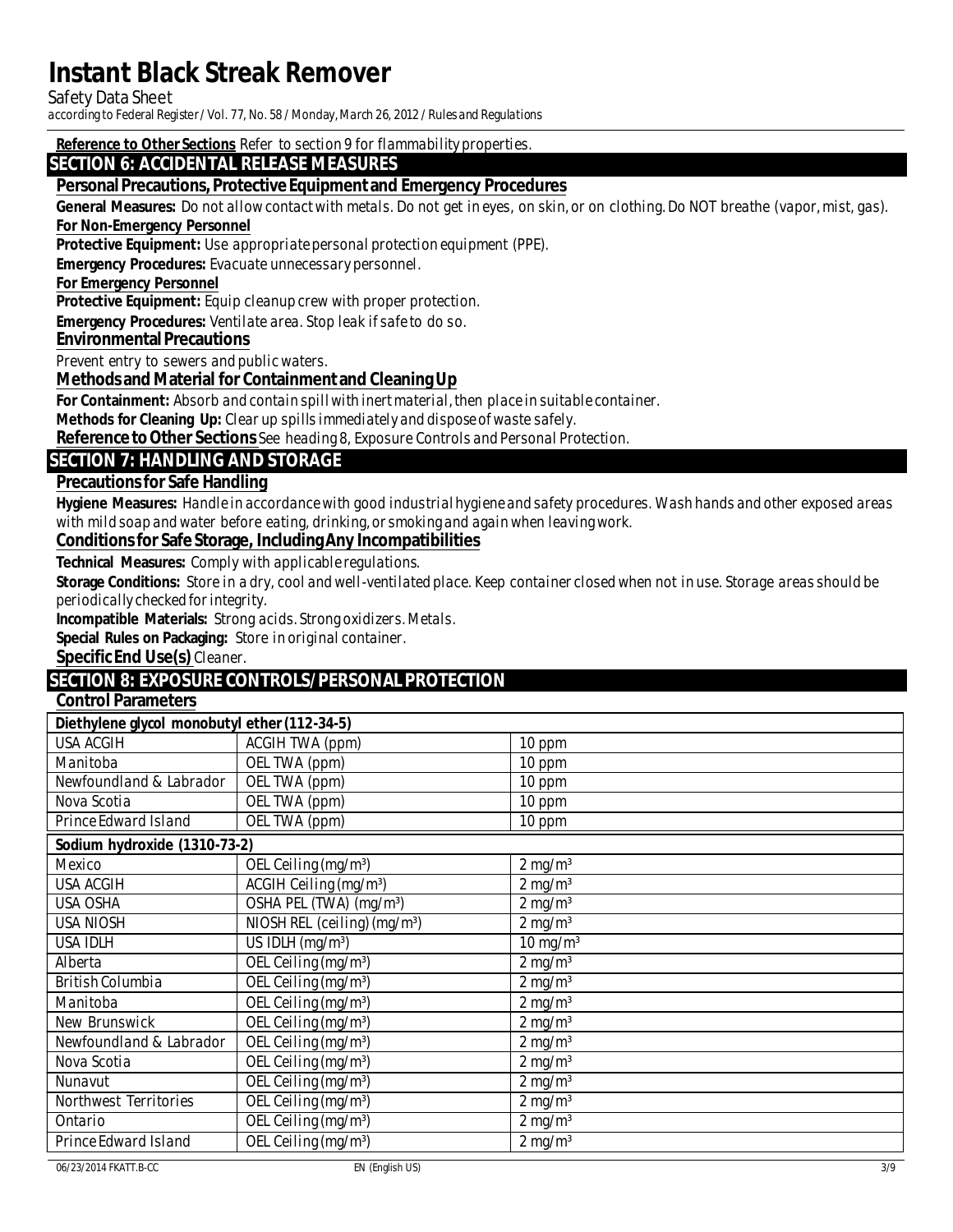**Safety Data Sheet** 

according to Federal Register / Vol. 77, No. 58 / Monday, March 26, 2012 / Rules and Regulations

| Québec       | <b>PIAFOND</b><br>$(mg/m^3)$ | $2 \text{ mg/m}^3$              |
|--------------|------------------------------|---------------------------------|
| Saskatchewan | OEL Ceiling $(mg/m3)$        | $\mathcal{L}$ mg/m <sup>3</sup> |
| Yukon        | OEL Ceiling $(mg/m3)$        | $2 \text{ mg/m}^3$              |

#### **Exposure Controls**

Appropriate Engineering Controls: Ensure adequate ventilation, especially in confined areas. Emergency eye wash fountains and safety showers should be available in the immediate vicinity of any potential exposure.

Personal Protective Equipment: Protective clothing. Safety glasses. Face shield. Gloves. Insufficient ventilation: wear respiratory protection.



Materials for Protective Clothing: Corrosionproof clothing.

Hand Protection: Wear chemically resistant protective gloves.

Eve Protection: Chemical goggles or face shield.

Skin and Body Protection: Wear suitable protective clothing.

Respiratory Protection: Use a NIOSH-approved respirator or self-contained breathing apparatus whenever exposure may exceed established Occupational Exposure Limits.

Other Information: When using, do not eat, drink or smoke.

**SECTION 9: PHYSICAL AND CHEMICAL PROPERTIES** 

**Information on Basic Physical and Chemical Properties** 

| <b>Physical State</b>                                    | Liquid                                                                |
|----------------------------------------------------------|-----------------------------------------------------------------------|
| <b>Appearance</b>                                        | <b>Clear</b>                                                          |
| <b>Odor</b>                                              | Pleasant                                                              |
| <b>Odor Threshold</b>                                    | Not available                                                         |
| pH                                                       | 12                                                                    |
| <b>Relative Evaporation Rate (butylacetate=1)</b>        | Not available                                                         |
| <b>Melting/Freezing Point</b>                            | 0 °C (32 °F)                                                          |
| <b>Boiling Point</b>                                     | Not available                                                         |
| <b>Flash Point</b>                                       | > 100 °C (> 212 °F)                                                   |
| <b>Auto-ignition Temperature</b>                         | Not available                                                         |
| <b>Decomposition Temperature</b>                         | Not available                                                         |
| <b>Flammability (solid, gas)</b>                         | Not available                                                         |
| <b>Upper/LowerFlammable Limit</b>                        | Not available                                                         |
| <b>Vapor Pressure</b>                                    | Not available                                                         |
| Relative Vapor Density at 20 °C                          | Not available                                                         |
| <b>Relative Density/Specific Gravity</b>                 | $1.003$ (water = 1)                                                   |
| <b>Solubility</b>                                        | Water: High                                                           |
| <b>Partition coefficient: n-octanol/water</b>            | Not available                                                         |
| <b>Viscosity</b>                                         | 6.5 cSt @ 100 °C (212 °F)                                             |
| <b>Explosion Data - Sensitivity to Mechanical Impact</b> | Not expected to present an explosion hazard due to mechanical impact. |
| Explosion Data - Sensitivity to Static Discharge         | Not expected to present an explosion hazard due to static discharge.  |
| <b>SECTION 10: STABILITY AND REACTIVITY</b>              |                                                                       |

**Reactivity:** May be corrosive to metals over a prolonged period of contact.

**Chemical Stability:** Stable under recommended handling and storage conditions (see section 7).

**Possibility of Hazardous Reactions:** Hazardous polymerization will not occur.

**Conditions to Avoid:** Direct sunlight. Extremely high or low temperatures. Contact with metallic substances.

**Incompatible Materials:** Oxidizers. Strong acids. Alkalis and caustic products. Halogens. Metals.

**Hazardous Decomposition Products:** Carbon oxides  $(CO, CO<sub>2</sub>)$ . Thermal decomposition generates toxic vapours.

#### **SECTION 11: TOXICOLOGICAL INFORMATION**

#### **Information on Toxicological Effects - Product**

**Acute Toxicity: Not classified**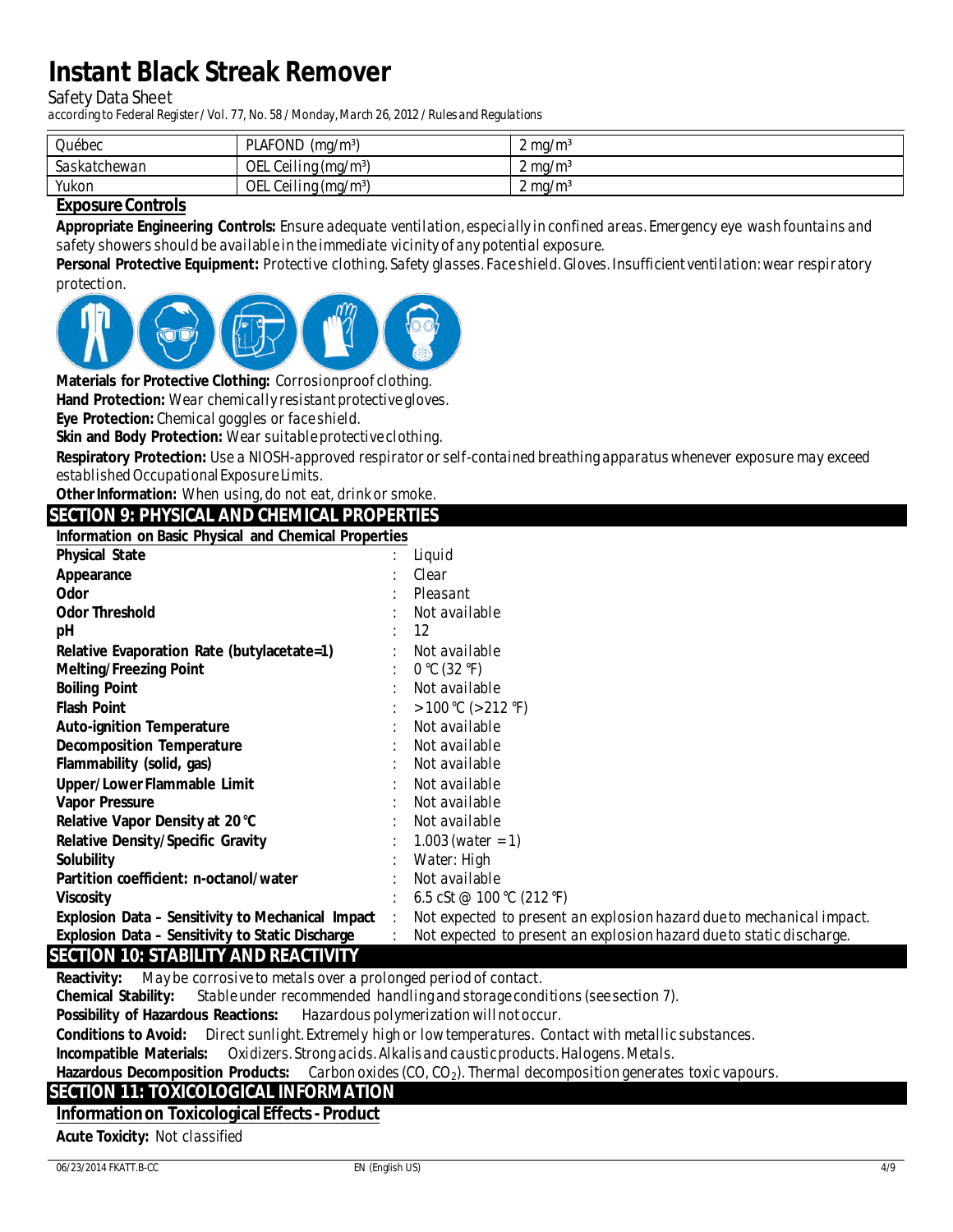$\textbf{Safety Data Sheet} \\ \text{according to Federal Register/Vol. 77, No. 58 / Monday, March 26, 2012 / Rules and Regulations \\$ 

| LD50 and LC50 Data: Not available                                                                                                                                              |                  |                                                                                   |  |
|--------------------------------------------------------------------------------------------------------------------------------------------------------------------------------|------------------|-----------------------------------------------------------------------------------|--|
| Skin Corrosion/Iritation: Causes serious eye irritation. (pH: 12; alkalireserve: 2.52)<br>Serious Eye Damage/Iritation: Causes skin irritation. (pH: 12; alkali reserve: 2.52) |                  |                                                                                   |  |
| <b>Respiratory or Skin Sensitization: Not classified</b>                                                                                                                       |                  |                                                                                   |  |
| Germ Cell Mutagenicity: Not classified                                                                                                                                         |                  |                                                                                   |  |
| Teratogenicity: Not available                                                                                                                                                  |                  |                                                                                   |  |
| Carcinogenicity: Suspected of causing cancer.                                                                                                                                  |                  |                                                                                   |  |
| Specific Target Organ Toxicity (Repeated Exposure): Not classified                                                                                                             |                  |                                                                                   |  |
| <b>Reproductive Toxicity: Not classified</b>                                                                                                                                   |                  |                                                                                   |  |
| Specific Target Organ Toxicity (Single Exposure): Not classified                                                                                                               |                  |                                                                                   |  |
| <b>Aspiration Hazard: Not classified</b>                                                                                                                                       |                  |                                                                                   |  |
| Symptoms/Injuries After Inhalation: May cause respiratory irritation.                                                                                                          |                  |                                                                                   |  |
| Symptoms/Injuries After Skin Contact: Causes skin irritation.                                                                                                                  |                  |                                                                                   |  |
| Symptoms/Injuries After Eye Contact: Causes serious eye irritation.                                                                                                            |                  |                                                                                   |  |
| Symptoms/Injuries After Ingestion: Ingestion is likely to be harmful or have adverse effects.                                                                                  |                  |                                                                                   |  |
| Information on Toxicological Effects - Ingredient(s)                                                                                                                           |                  |                                                                                   |  |
| LD50 and LC50 Data:                                                                                                                                                            |                  |                                                                                   |  |
| Alcohols, C9-11, ethoxylated (68439-46-3)                                                                                                                                      |                  |                                                                                   |  |
| <b>ID50 Oral Rat</b>                                                                                                                                                           |                  | $1400$ mg/kg                                                                      |  |
| Tetrasodium EDTA (64-02-8)                                                                                                                                                     |                  |                                                                                   |  |
| <b>ID50 Oral Rat</b>                                                                                                                                                           |                  | $1780$ mg/kg                                                                      |  |
| Diethylene glycol monobutyl ether (112-34-5)                                                                                                                                   |                  |                                                                                   |  |
| <b>ID50 Oral Rat</b>                                                                                                                                                           |                  | 3384 mg/kg                                                                        |  |
| <b>ID50 Dermal Rabbit</b>                                                                                                                                                      |                  | $2700$ mg/kg                                                                      |  |
| Nitrilotriacetic acid trisodium salt (5064-31-3)                                                                                                                               |                  |                                                                                   |  |
| <b>ID50 Oral Rat</b>                                                                                                                                                           |                  | $920$ mg/kg                                                                       |  |
| <b>IC50 Inhalation Rat (mg/l)</b>                                                                                                                                              |                  | $> 5$ mg/l/4h                                                                     |  |
| Nitrilotriacetic acid trisodium salt (5064-31-3)                                                                                                                               |                  |                                                                                   |  |
| <b>IARC Group</b>                                                                                                                                                              |                  | 2B                                                                                |  |
| <b>SECTION 12: ECOLOGICAL INFORMATION</b>                                                                                                                                      |                  |                                                                                   |  |
| <b>Toxicity</b>                                                                                                                                                                |                  |                                                                                   |  |
| Ecology - General: Harmful to aquatic life.                                                                                                                                    |                  |                                                                                   |  |
| Tetrasodium EDTA (64-02-8)                                                                                                                                                     |                  |                                                                                   |  |
| <b>IC50 Fish 1</b>                                                                                                                                                             |                  | 41 mg/l (Exposure time: 96 h - Species: Lepomis macrochirus [static])             |  |
| <b>EC50 Other Aquatic Organisms 1</b>                                                                                                                                          |                  | 1.01 mg/l (Exposure time: 72 h - Species: Desmodesmus subspicatus)                |  |
| LC 50 Fish 2                                                                                                                                                                   |                  | 59.8 mg/l (Exposure time: 96 h - Species: Pimephales promelas [static])           |  |
| Sodium hydroxide (1310-73-2)                                                                                                                                                   |                  |                                                                                   |  |
| <b>IC50 Fish 1</b>                                                                                                                                                             | $40$ mg/l        |                                                                                   |  |
| Nitrilotriacetic acid trisodium salt (5064-31-3)                                                                                                                               |                  |                                                                                   |  |
| LC50 Fish 1                                                                                                                                                                    |                  | 93 - 170 mg/l (Exposure time: 96 h - Species: Pimephales promelas [flow-through]) |  |
| EC50 Daphnia 1                                                                                                                                                                 |                  | 560 - 1000 mg/l (Exposure time: 48 h - Species: Daphnia magna)                    |  |
| 175 - 225 mg/l (Exposure time: 96 h - Species: Lepomis macrochirus [static])<br>LC 50 Fish 2                                                                                   |                  |                                                                                   |  |
| Diethylene glycol monobutyl ether (112-34-5)                                                                                                                                   |                  |                                                                                   |  |
| LC50 Fish 1                                                                                                                                                                    |                  | 1300 mg/l (Exposure time: 96 h - Species: Lepomis macrochirus [static])           |  |
| EC50 Daphnia 1<br>> 100 mg/l (Exposure time: 48 h - Species: Daphnia magna)                                                                                                    |                  |                                                                                   |  |
| <b>EC50</b> Other Aquatic Organisms 1                                                                                                                                          |                  | > 100 mg/l (Exposure time: 96 h - Species: Desmodesmus subspicatus)               |  |
| <b>Persistence and Degradability</b>                                                                                                                                           |                  |                                                                                   |  |
| <b>Instant Black Streak Remover</b>                                                                                                                                            |                  |                                                                                   |  |
| <b>Persistence and Degradability</b>                                                                                                                                           | Not established. |                                                                                   |  |
|                                                                                                                                                                                |                  |                                                                                   |  |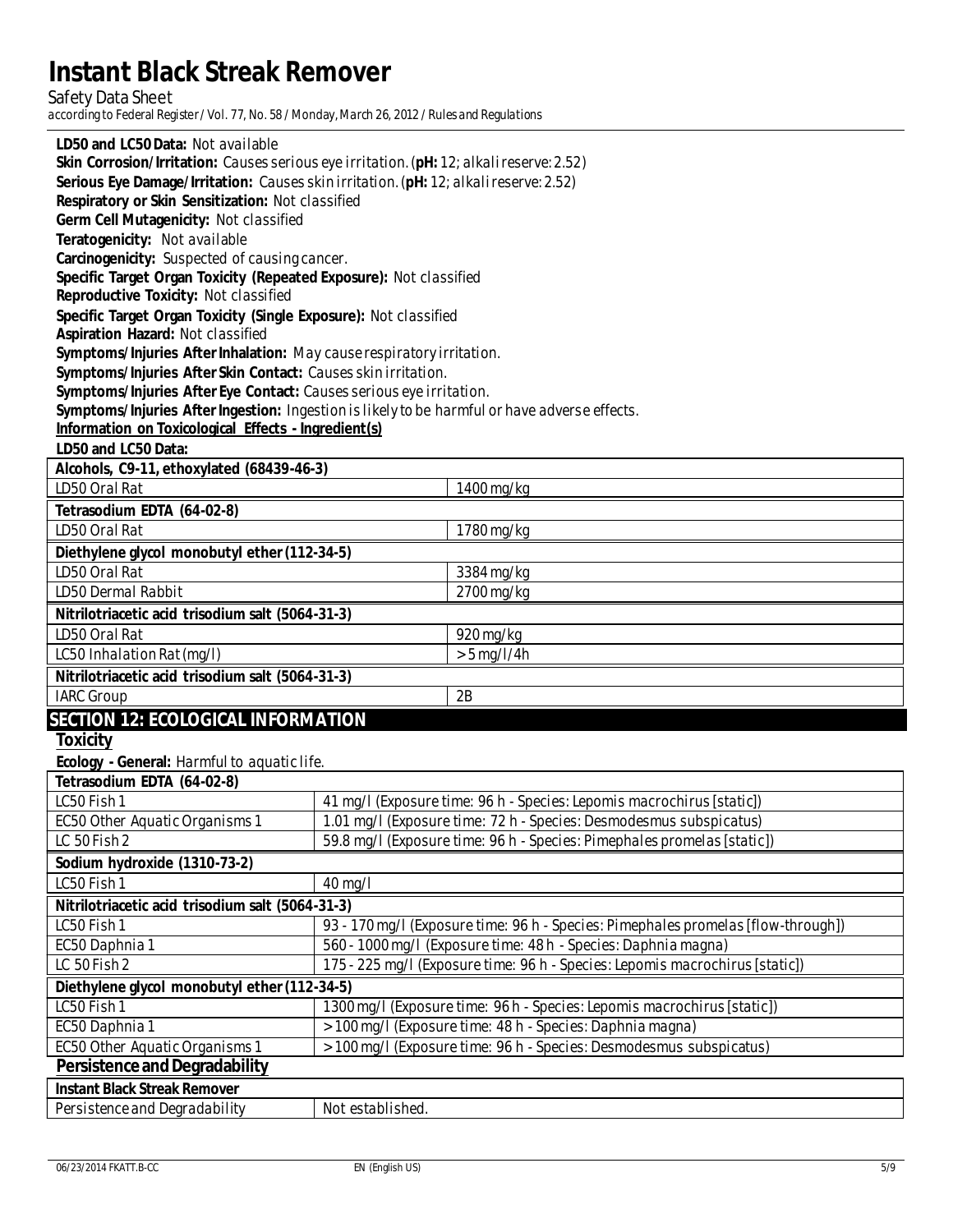${\bf Safety \ Data \ Sheet} \\ according to \ Federal \ Register/Vol. \ 77, \ No. \ 58 \ / \ Monday, \ March \ 26, \ 2012 \ / \ Rules \ and \ Regularions$ 

| <b>Bioaccumulative Potential</b>                                                                               |                                                                                                                                   |                                                                                  |                                                                                                                                     |
|----------------------------------------------------------------------------------------------------------------|-----------------------------------------------------------------------------------------------------------------------------------|----------------------------------------------------------------------------------|-------------------------------------------------------------------------------------------------------------------------------------|
| <b>Instant Black Streak Remover</b>                                                                            |                                                                                                                                   |                                                                                  |                                                                                                                                     |
| <b>Bioaccumulative Potential</b>                                                                               |                                                                                                                                   | Not established.                                                                 |                                                                                                                                     |
|                                                                                                                | Diethylene glycol monobutyl ether (112-34-5)                                                                                      |                                                                                  |                                                                                                                                     |
| <b>BCF</b> fish 1                                                                                              |                                                                                                                                   | (no bioconcentration expected)                                                   |                                                                                                                                     |
| <b>Mobility in Soil Not available</b>                                                                          |                                                                                                                                   |                                                                                  |                                                                                                                                     |
| <b>Other Adverse Effects</b>                                                                                   |                                                                                                                                   |                                                                                  |                                                                                                                                     |
|                                                                                                                | Other Information: Avoid release to the environment.                                                                              |                                                                                  |                                                                                                                                     |
| <b>SECTION 13: DISPOSAL CONSIDERATIONS</b>                                                                     |                                                                                                                                   |                                                                                  |                                                                                                                                     |
|                                                                                                                |                                                                                                                                   |                                                                                  | Waste Disposal Recommendations: Dispose of waste material in accordance with all local, regional, national, provincial, territorial |
| and international regulations.                                                                                 |                                                                                                                                   |                                                                                  |                                                                                                                                     |
|                                                                                                                |                                                                                                                                   | Ecology - Waste Materials: Avoid release to the environment.                     |                                                                                                                                     |
| <b>SECTION 14: TRANSPORT INFORMATION</b>                                                                       |                                                                                                                                   |                                                                                  |                                                                                                                                     |
|                                                                                                                | In Accordance With ICAO/IATA/DOT/TDG                                                                                              |                                                                                  |                                                                                                                                     |
|                                                                                                                | <b>UN Number</b> Not regulated for transport                                                                                      |                                                                                  |                                                                                                                                     |
|                                                                                                                | <b>UN ProperShippingName</b> Not regulated for transport                                                                          |                                                                                  |                                                                                                                                     |
|                                                                                                                | <b>Additional Information</b> Not available                                                                                       |                                                                                  |                                                                                                                                     |
|                                                                                                                | <b>Transport by sea</b> Not regulated for transport                                                                               |                                                                                  |                                                                                                                                     |
|                                                                                                                | <b>Air transport</b> Not regulated for transport                                                                                  |                                                                                  |                                                                                                                                     |
| <b>SECTION 15: REGUIATORY INFORMATION</b>                                                                      |                                                                                                                                   |                                                                                  |                                                                                                                                     |
| <b>US Federal Regulations</b>                                                                                  |                                                                                                                                   |                                                                                  |                                                                                                                                     |
| <b>Instant Black Streak Remover</b>                                                                            |                                                                                                                                   |                                                                                  |                                                                                                                                     |
| <b>SARA Section 311/312 Hazard Classes</b>                                                                     |                                                                                                                                   |                                                                                  | Immediate (acute) health hazard                                                                                                     |
|                                                                                                                |                                                                                                                                   |                                                                                  | Delayed (chronic) health hazard                                                                                                     |
|                                                                                                                | Alcohols, C9-11, ethoxylated (68439-46-3)                                                                                         |                                                                                  |                                                                                                                                     |
|                                                                                                                |                                                                                                                                   | Listed on the United States TSCA (Toxic Substances Control Act) inventory        |                                                                                                                                     |
|                                                                                                                | Nitrilotriacetic acid trisodium salt (5064-31-3)                                                                                  |                                                                                  |                                                                                                                                     |
|                                                                                                                |                                                                                                                                   | Listed on the United States TSCA (Toxic Substances Control Act) inventory        |                                                                                                                                     |
| Sodium hydroxide (1310-73-2)                                                                                   |                                                                                                                                   |                                                                                  |                                                                                                                                     |
|                                                                                                                |                                                                                                                                   | <b>Listed on the United States TSCA (Toxic Substances Control Act) inventory</b> |                                                                                                                                     |
| Tetrasodium EDTA (64-02-8)                                                                                     |                                                                                                                                   |                                                                                  |                                                                                                                                     |
|                                                                                                                |                                                                                                                                   | <b>Listed on the United States TSCA (Toxic Substances Control Act) inventory</b> |                                                                                                                                     |
|                                                                                                                | Diethylene glycol monobutyl ether (112-34-5)                                                                                      |                                                                                  |                                                                                                                                     |
|                                                                                                                |                                                                                                                                   | Listed on the United States TSCA (Toxic Substances Control Act) inventory        |                                                                                                                                     |
| <b>EPA TSCA</b>                                                                                                |                                                                                                                                   |                                                                                  | T - T - indicates a substance that is the subject of a Section 4 test rule under TSCA.                                              |
|                                                                                                                | Y2 - Y2 - indicates an exempt polymer that is a polyester and is made only from reactants included in a<br><b>Regulatory Flag</b> |                                                                                  |                                                                                                                                     |
| specified list of low concern reactants that comprises one of the eligibility criteria for the exemption rule. |                                                                                                                                   |                                                                                  |                                                                                                                                     |
| <b>US State Regulations</b>                                                                                    |                                                                                                                                   |                                                                                  |                                                                                                                                     |
| Alcohols, C9-11, ethoxylated (68439-46-3)                                                                      |                                                                                                                                   |                                                                                  |                                                                                                                                     |
| U.S. - Texas - Effects Screening Levels - Long Term                                                            |                                                                                                                                   |                                                                                  |                                                                                                                                     |
| U.S. - Texas - Effects Screening Levels - Short Term                                                           |                                                                                                                                   |                                                                                  |                                                                                                                                     |
| Nitrilotriacetic acid trisodium salt (5064-31-3)<br>U.S. - Illinois - Toxic Air Contaminant Carcinogens        |                                                                                                                                   |                                                                                  |                                                                                                                                     |
| U.S. - Illinois - Toxic Air Contaminants                                                                       |                                                                                                                                   |                                                                                  |                                                                                                                                     |
| U.S. - Massachusetts - Right To Know List                                                                      |                                                                                                                                   |                                                                                  |                                                                                                                                     |
|                                                                                                                | U.S. - Texas - Effects Screening Levels - Long Term                                                                               |                                                                                  |                                                                                                                                     |
|                                                                                                                | U.S. - Texas - Effects Screening Levels - Short Term                                                                              |                                                                                  |                                                                                                                                     |
| Tetrasodium EDTA (64-02-8)                                                                                     |                                                                                                                                   |                                                                                  |                                                                                                                                     |
|                                                                                                                | U.S. - Texas - Effects Screening Levels - Long Term                                                                               |                                                                                  |                                                                                                                                     |
|                                                                                                                |                                                                                                                                   |                                                                                  |                                                                                                                                     |

EN (English US)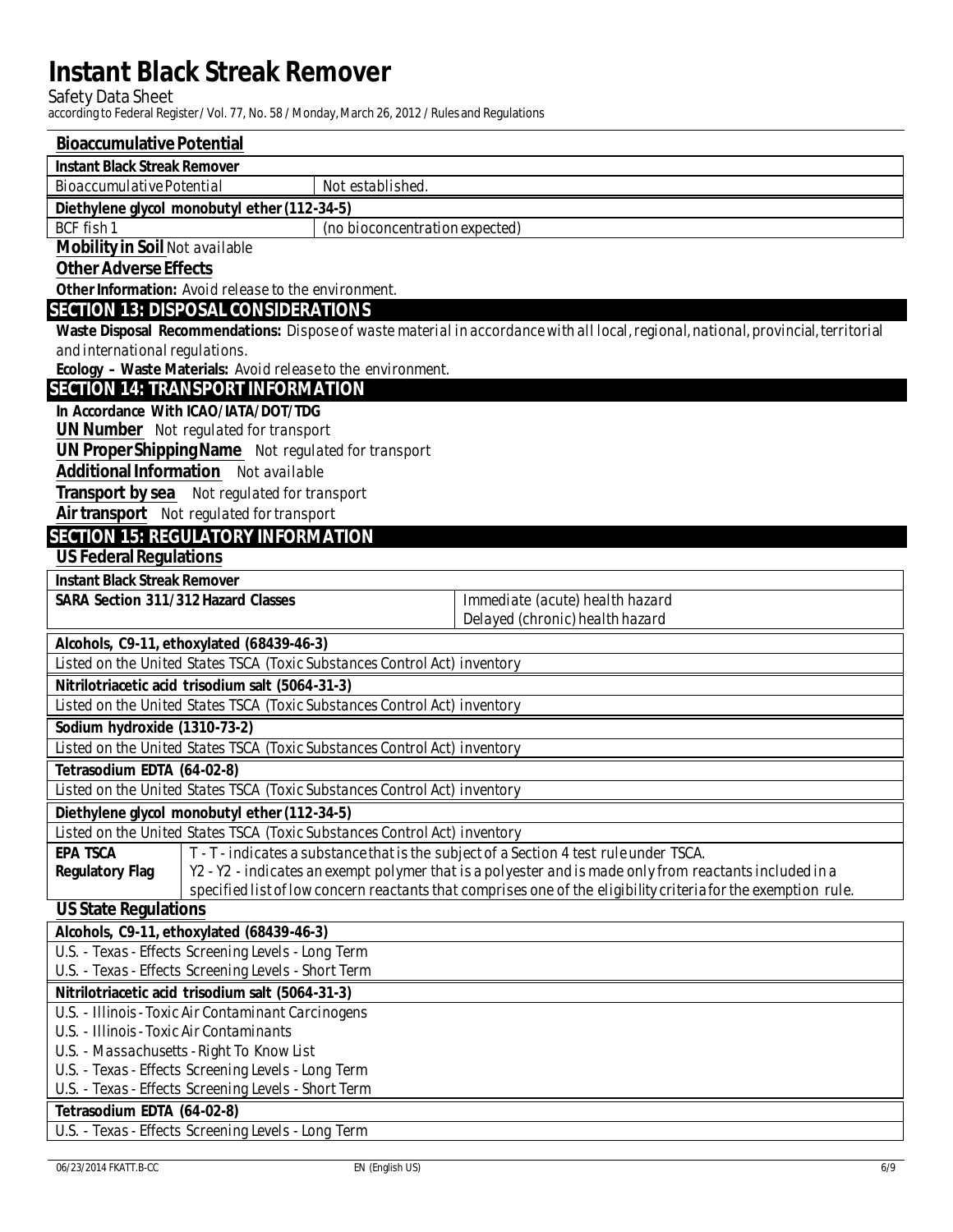Safety Data Sheet<br>according to Federal Register / Vol. 77, No. 58 / Monday, March 26, 2012 / Rules and Regulations

| Sodium hydroxide (1310-73-2)<br>U.S. - California - SCAQMD - Toxic Air Contaminants - Non-Cancer Acute<br>U.S. - California - Toxic Air Contaminant List (AB 1807, AB 2728)<br>U.S. - Connecticut - Hazardous Air Pollutants - HLVs (30 min)<br>U.S. - Connecticut - Hazardous Air Pollutants - HLVs (8 hr)<br>U.S. - Delaware - Pollutant Discharge Requirements - Reportable Quantities<br>U.S. - Idaho - Non-Carcinogenic Toxic Air Pollutants - Acceptable Ambient Concentrations<br>U.S. - Idaho - Non-Carcinogenic Toxic Air Pollutants - Emission Levels (ELs)<br>U.S. - Idaho - Occupational Exposure Limits - TWAs<br>U.S. - Louisiana - Reportable Quantity List for Pollutants<br>U.S. - Massachusetts - Oil & Hazardous Material List - Groundwater Reportable Concentration - Reporting Category 1<br>U.S. - Massachusetts - Oil & Hazardous Material List - Groundwater Reportable Concentration - Reporting Category 2<br>U.S. - Massachusetts - Oil & Hazardous Material List - Reportable Quantity<br>U.S. - Massachusetts - Oil & Hazardous Material List - Soil Reportable Concentration - Reporting Category 1<br>U.S. - Massachusetts - Oil & Hazardous Material List - Soil Reportable Concentration - Reporting Category 2<br><b>U.S. - Massachusetts - Right To Know List</b><br><b>U.S. - Massachusetts - Toxics Use Reduction Act</b><br>U.S. - Michigan - Occupational Exposure Limits - Ceilings<br>U.S. - Michigan - Polluting Materials List<br>U.S. - Minnes ota - Chemicals of High Concern<br>U.S. - Minnesota - Hazardous Substance List<br>U.S. - Minnesota - Permissible Exposure Limits - Ceilings<br>U.S. - New Jersey - Discharge Prevention - List of Hazardous Substances<br>U.S. - New Jersey - Right to Know Hazardous Substance List<br>U.S. - New Jersey - Special Health Hazards Substances List<br>U.S. - New York - Occupational Exposure Limits - TWAs<br>U.S. - New York - Reporting of Releases Part 597 - List of Hazardous Substances<br>U.S. - North Dakota - Air Pollutants - Guideline Concentrations - 1-Hour<br>U.S. - Oregon - Permissible Exposure Limits - TWAs<br>U.S. - Pennsylvania - RTK (Right to Know) - Environmental Hazard List<br>U.S. - Pennsylvania - RTK (Right to Know) List<br>U.S. - Rhode Island - Air Toxics - Acceptable Ambient Levels - 1-Hour<br>U.S. - Rhode Island - Air Toxics - Acceptable Ambient Levels - Annual<br>U.S. - South Carolina - Toxic Air Pollutants - Maximum Allowable Concentrations<br>U.S. - South Carolina - Toxic Air Pollutants - Pollutant Categories<br>U.S. - Tennessee - Occupational Exposure Limits - Ceilings<br>U.S. - Texas - Effects Screening Levels - Long Term<br>U.S. - Texas - Effects Screening Levels - Short Term<br>U.S. - Vermont - Permissible Exposure Limits - Ceilings<br>U.S. - Washington - Permissible Exposure Limits - Ceilings<br>U.S. - Wisconsin - Hazardous Air Contaminants - All Sources - Emissions From Stack Heights 25 Feet to Less Than 40 Feet<br>U.S. - Wisconsin - Hazardous Air Contaminants - All Sources - Emissions From Stack Heights 40 Feet to Less Than 75 Feet<br>U.S. - Wisconsin - Hazardous Air Contaminants - All Sources - Emissions From Stack Heights 75 Feet or Greater<br>U.S. - Wisconsin - Hazardous Air Contaminants - All Sources - Emissions From Stack Heights Less Than 25 Feet<br>Diethylene glycol monobutyl ether (112-34-5)<br>U.S. - Texas - Effects Screening Levels - Long Term<br>U.S. - Texas - Effects Screening Levels - Short Term | U.S. - Texas - Effects Screening Levels - Short Term |
|---------------------------------------------------------------------------------------------------------------------------------------------------------------------------------------------------------------------------------------------------------------------------------------------------------------------------------------------------------------------------------------------------------------------------------------------------------------------------------------------------------------------------------------------------------------------------------------------------------------------------------------------------------------------------------------------------------------------------------------------------------------------------------------------------------------------------------------------------------------------------------------------------------------------------------------------------------------------------------------------------------------------------------------------------------------------------------------------------------------------------------------------------------------------------------------------------------------------------------------------------------------------------------------------------------------------------------------------------------------------------------------------------------------------------------------------------------------------------------------------------------------------------------------------------------------------------------------------------------------------------------------------------------------------------------------------------------------------------------------------------------------------------------------------------------------------------------------------------------------------------------------------------------------------------------------------------------------------------------------------------------------------------------------------------------------------------------------------------------------------------------------------------------------------------------------------------------------------------------------------------------------------------------------------------------------------------------------------------------------------------------------------------------------------------------------------------------------------------------------------------------------------------------------------------------------------------------------------------------------------------------------------------------------------------------------------------------------------------------------------------------------------------------------------------------------------------------------------------------------------------------------------------------------------------------------------------------------------------------------------------------------------------------------------------------------------------------------------------------------------------------------------------------------------------------------------------------------------------------------------------------------------------------------------------------------------------------------------------------------------------------------------------------------------------------------------------------------------------------------------------------------------------------|------------------------------------------------------|
|                                                                                                                                                                                                                                                                                                                                                                                                                                                                                                                                                                                                                                                                                                                                                                                                                                                                                                                                                                                                                                                                                                                                                                                                                                                                                                                                                                                                                                                                                                                                                                                                                                                                                                                                                                                                                                                                                                                                                                                                                                                                                                                                                                                                                                                                                                                                                                                                                                                                                                                                                                                                                                                                                                                                                                                                                                                                                                                                                                                                                                                                                                                                                                                                                                                                                                                                                                                                                                                                                                                                 |                                                      |
|                                                                                                                                                                                                                                                                                                                                                                                                                                                                                                                                                                                                                                                                                                                                                                                                                                                                                                                                                                                                                                                                                                                                                                                                                                                                                                                                                                                                                                                                                                                                                                                                                                                                                                                                                                                                                                                                                                                                                                                                                                                                                                                                                                                                                                                                                                                                                                                                                                                                                                                                                                                                                                                                                                                                                                                                                                                                                                                                                                                                                                                                                                                                                                                                                                                                                                                                                                                                                                                                                                                                 |                                                      |
|                                                                                                                                                                                                                                                                                                                                                                                                                                                                                                                                                                                                                                                                                                                                                                                                                                                                                                                                                                                                                                                                                                                                                                                                                                                                                                                                                                                                                                                                                                                                                                                                                                                                                                                                                                                                                                                                                                                                                                                                                                                                                                                                                                                                                                                                                                                                                                                                                                                                                                                                                                                                                                                                                                                                                                                                                                                                                                                                                                                                                                                                                                                                                                                                                                                                                                                                                                                                                                                                                                                                 |                                                      |
|                                                                                                                                                                                                                                                                                                                                                                                                                                                                                                                                                                                                                                                                                                                                                                                                                                                                                                                                                                                                                                                                                                                                                                                                                                                                                                                                                                                                                                                                                                                                                                                                                                                                                                                                                                                                                                                                                                                                                                                                                                                                                                                                                                                                                                                                                                                                                                                                                                                                                                                                                                                                                                                                                                                                                                                                                                                                                                                                                                                                                                                                                                                                                                                                                                                                                                                                                                                                                                                                                                                                 |                                                      |
|                                                                                                                                                                                                                                                                                                                                                                                                                                                                                                                                                                                                                                                                                                                                                                                                                                                                                                                                                                                                                                                                                                                                                                                                                                                                                                                                                                                                                                                                                                                                                                                                                                                                                                                                                                                                                                                                                                                                                                                                                                                                                                                                                                                                                                                                                                                                                                                                                                                                                                                                                                                                                                                                                                                                                                                                                                                                                                                                                                                                                                                                                                                                                                                                                                                                                                                                                                                                                                                                                                                                 |                                                      |
|                                                                                                                                                                                                                                                                                                                                                                                                                                                                                                                                                                                                                                                                                                                                                                                                                                                                                                                                                                                                                                                                                                                                                                                                                                                                                                                                                                                                                                                                                                                                                                                                                                                                                                                                                                                                                                                                                                                                                                                                                                                                                                                                                                                                                                                                                                                                                                                                                                                                                                                                                                                                                                                                                                                                                                                                                                                                                                                                                                                                                                                                                                                                                                                                                                                                                                                                                                                                                                                                                                                                 |                                                      |
|                                                                                                                                                                                                                                                                                                                                                                                                                                                                                                                                                                                                                                                                                                                                                                                                                                                                                                                                                                                                                                                                                                                                                                                                                                                                                                                                                                                                                                                                                                                                                                                                                                                                                                                                                                                                                                                                                                                                                                                                                                                                                                                                                                                                                                                                                                                                                                                                                                                                                                                                                                                                                                                                                                                                                                                                                                                                                                                                                                                                                                                                                                                                                                                                                                                                                                                                                                                                                                                                                                                                 |                                                      |
|                                                                                                                                                                                                                                                                                                                                                                                                                                                                                                                                                                                                                                                                                                                                                                                                                                                                                                                                                                                                                                                                                                                                                                                                                                                                                                                                                                                                                                                                                                                                                                                                                                                                                                                                                                                                                                                                                                                                                                                                                                                                                                                                                                                                                                                                                                                                                                                                                                                                                                                                                                                                                                                                                                                                                                                                                                                                                                                                                                                                                                                                                                                                                                                                                                                                                                                                                                                                                                                                                                                                 |                                                      |
|                                                                                                                                                                                                                                                                                                                                                                                                                                                                                                                                                                                                                                                                                                                                                                                                                                                                                                                                                                                                                                                                                                                                                                                                                                                                                                                                                                                                                                                                                                                                                                                                                                                                                                                                                                                                                                                                                                                                                                                                                                                                                                                                                                                                                                                                                                                                                                                                                                                                                                                                                                                                                                                                                                                                                                                                                                                                                                                                                                                                                                                                                                                                                                                                                                                                                                                                                                                                                                                                                                                                 |                                                      |
|                                                                                                                                                                                                                                                                                                                                                                                                                                                                                                                                                                                                                                                                                                                                                                                                                                                                                                                                                                                                                                                                                                                                                                                                                                                                                                                                                                                                                                                                                                                                                                                                                                                                                                                                                                                                                                                                                                                                                                                                                                                                                                                                                                                                                                                                                                                                                                                                                                                                                                                                                                                                                                                                                                                                                                                                                                                                                                                                                                                                                                                                                                                                                                                                                                                                                                                                                                                                                                                                                                                                 |                                                      |
|                                                                                                                                                                                                                                                                                                                                                                                                                                                                                                                                                                                                                                                                                                                                                                                                                                                                                                                                                                                                                                                                                                                                                                                                                                                                                                                                                                                                                                                                                                                                                                                                                                                                                                                                                                                                                                                                                                                                                                                                                                                                                                                                                                                                                                                                                                                                                                                                                                                                                                                                                                                                                                                                                                                                                                                                                                                                                                                                                                                                                                                                                                                                                                                                                                                                                                                                                                                                                                                                                                                                 |                                                      |
|                                                                                                                                                                                                                                                                                                                                                                                                                                                                                                                                                                                                                                                                                                                                                                                                                                                                                                                                                                                                                                                                                                                                                                                                                                                                                                                                                                                                                                                                                                                                                                                                                                                                                                                                                                                                                                                                                                                                                                                                                                                                                                                                                                                                                                                                                                                                                                                                                                                                                                                                                                                                                                                                                                                                                                                                                                                                                                                                                                                                                                                                                                                                                                                                                                                                                                                                                                                                                                                                                                                                 |                                                      |
|                                                                                                                                                                                                                                                                                                                                                                                                                                                                                                                                                                                                                                                                                                                                                                                                                                                                                                                                                                                                                                                                                                                                                                                                                                                                                                                                                                                                                                                                                                                                                                                                                                                                                                                                                                                                                                                                                                                                                                                                                                                                                                                                                                                                                                                                                                                                                                                                                                                                                                                                                                                                                                                                                                                                                                                                                                                                                                                                                                                                                                                                                                                                                                                                                                                                                                                                                                                                                                                                                                                                 |                                                      |
|                                                                                                                                                                                                                                                                                                                                                                                                                                                                                                                                                                                                                                                                                                                                                                                                                                                                                                                                                                                                                                                                                                                                                                                                                                                                                                                                                                                                                                                                                                                                                                                                                                                                                                                                                                                                                                                                                                                                                                                                                                                                                                                                                                                                                                                                                                                                                                                                                                                                                                                                                                                                                                                                                                                                                                                                                                                                                                                                                                                                                                                                                                                                                                                                                                                                                                                                                                                                                                                                                                                                 |                                                      |
|                                                                                                                                                                                                                                                                                                                                                                                                                                                                                                                                                                                                                                                                                                                                                                                                                                                                                                                                                                                                                                                                                                                                                                                                                                                                                                                                                                                                                                                                                                                                                                                                                                                                                                                                                                                                                                                                                                                                                                                                                                                                                                                                                                                                                                                                                                                                                                                                                                                                                                                                                                                                                                                                                                                                                                                                                                                                                                                                                                                                                                                                                                                                                                                                                                                                                                                                                                                                                                                                                                                                 |                                                      |
|                                                                                                                                                                                                                                                                                                                                                                                                                                                                                                                                                                                                                                                                                                                                                                                                                                                                                                                                                                                                                                                                                                                                                                                                                                                                                                                                                                                                                                                                                                                                                                                                                                                                                                                                                                                                                                                                                                                                                                                                                                                                                                                                                                                                                                                                                                                                                                                                                                                                                                                                                                                                                                                                                                                                                                                                                                                                                                                                                                                                                                                                                                                                                                                                                                                                                                                                                                                                                                                                                                                                 |                                                      |
|                                                                                                                                                                                                                                                                                                                                                                                                                                                                                                                                                                                                                                                                                                                                                                                                                                                                                                                                                                                                                                                                                                                                                                                                                                                                                                                                                                                                                                                                                                                                                                                                                                                                                                                                                                                                                                                                                                                                                                                                                                                                                                                                                                                                                                                                                                                                                                                                                                                                                                                                                                                                                                                                                                                                                                                                                                                                                                                                                                                                                                                                                                                                                                                                                                                                                                                                                                                                                                                                                                                                 |                                                      |
|                                                                                                                                                                                                                                                                                                                                                                                                                                                                                                                                                                                                                                                                                                                                                                                                                                                                                                                                                                                                                                                                                                                                                                                                                                                                                                                                                                                                                                                                                                                                                                                                                                                                                                                                                                                                                                                                                                                                                                                                                                                                                                                                                                                                                                                                                                                                                                                                                                                                                                                                                                                                                                                                                                                                                                                                                                                                                                                                                                                                                                                                                                                                                                                                                                                                                                                                                                                                                                                                                                                                 |                                                      |
|                                                                                                                                                                                                                                                                                                                                                                                                                                                                                                                                                                                                                                                                                                                                                                                                                                                                                                                                                                                                                                                                                                                                                                                                                                                                                                                                                                                                                                                                                                                                                                                                                                                                                                                                                                                                                                                                                                                                                                                                                                                                                                                                                                                                                                                                                                                                                                                                                                                                                                                                                                                                                                                                                                                                                                                                                                                                                                                                                                                                                                                                                                                                                                                                                                                                                                                                                                                                                                                                                                                                 |                                                      |
|                                                                                                                                                                                                                                                                                                                                                                                                                                                                                                                                                                                                                                                                                                                                                                                                                                                                                                                                                                                                                                                                                                                                                                                                                                                                                                                                                                                                                                                                                                                                                                                                                                                                                                                                                                                                                                                                                                                                                                                                                                                                                                                                                                                                                                                                                                                                                                                                                                                                                                                                                                                                                                                                                                                                                                                                                                                                                                                                                                                                                                                                                                                                                                                                                                                                                                                                                                                                                                                                                                                                 |                                                      |
|                                                                                                                                                                                                                                                                                                                                                                                                                                                                                                                                                                                                                                                                                                                                                                                                                                                                                                                                                                                                                                                                                                                                                                                                                                                                                                                                                                                                                                                                                                                                                                                                                                                                                                                                                                                                                                                                                                                                                                                                                                                                                                                                                                                                                                                                                                                                                                                                                                                                                                                                                                                                                                                                                                                                                                                                                                                                                                                                                                                                                                                                                                                                                                                                                                                                                                                                                                                                                                                                                                                                 |                                                      |
|                                                                                                                                                                                                                                                                                                                                                                                                                                                                                                                                                                                                                                                                                                                                                                                                                                                                                                                                                                                                                                                                                                                                                                                                                                                                                                                                                                                                                                                                                                                                                                                                                                                                                                                                                                                                                                                                                                                                                                                                                                                                                                                                                                                                                                                                                                                                                                                                                                                                                                                                                                                                                                                                                                                                                                                                                                                                                                                                                                                                                                                                                                                                                                                                                                                                                                                                                                                                                                                                                                                                 |                                                      |
|                                                                                                                                                                                                                                                                                                                                                                                                                                                                                                                                                                                                                                                                                                                                                                                                                                                                                                                                                                                                                                                                                                                                                                                                                                                                                                                                                                                                                                                                                                                                                                                                                                                                                                                                                                                                                                                                                                                                                                                                                                                                                                                                                                                                                                                                                                                                                                                                                                                                                                                                                                                                                                                                                                                                                                                                                                                                                                                                                                                                                                                                                                                                                                                                                                                                                                                                                                                                                                                                                                                                 |                                                      |
|                                                                                                                                                                                                                                                                                                                                                                                                                                                                                                                                                                                                                                                                                                                                                                                                                                                                                                                                                                                                                                                                                                                                                                                                                                                                                                                                                                                                                                                                                                                                                                                                                                                                                                                                                                                                                                                                                                                                                                                                                                                                                                                                                                                                                                                                                                                                                                                                                                                                                                                                                                                                                                                                                                                                                                                                                                                                                                                                                                                                                                                                                                                                                                                                                                                                                                                                                                                                                                                                                                                                 |                                                      |
|                                                                                                                                                                                                                                                                                                                                                                                                                                                                                                                                                                                                                                                                                                                                                                                                                                                                                                                                                                                                                                                                                                                                                                                                                                                                                                                                                                                                                                                                                                                                                                                                                                                                                                                                                                                                                                                                                                                                                                                                                                                                                                                                                                                                                                                                                                                                                                                                                                                                                                                                                                                                                                                                                                                                                                                                                                                                                                                                                                                                                                                                                                                                                                                                                                                                                                                                                                                                                                                                                                                                 |                                                      |
|                                                                                                                                                                                                                                                                                                                                                                                                                                                                                                                                                                                                                                                                                                                                                                                                                                                                                                                                                                                                                                                                                                                                                                                                                                                                                                                                                                                                                                                                                                                                                                                                                                                                                                                                                                                                                                                                                                                                                                                                                                                                                                                                                                                                                                                                                                                                                                                                                                                                                                                                                                                                                                                                                                                                                                                                                                                                                                                                                                                                                                                                                                                                                                                                                                                                                                                                                                                                                                                                                                                                 |                                                      |
|                                                                                                                                                                                                                                                                                                                                                                                                                                                                                                                                                                                                                                                                                                                                                                                                                                                                                                                                                                                                                                                                                                                                                                                                                                                                                                                                                                                                                                                                                                                                                                                                                                                                                                                                                                                                                                                                                                                                                                                                                                                                                                                                                                                                                                                                                                                                                                                                                                                                                                                                                                                                                                                                                                                                                                                                                                                                                                                                                                                                                                                                                                                                                                                                                                                                                                                                                                                                                                                                                                                                 |                                                      |
|                                                                                                                                                                                                                                                                                                                                                                                                                                                                                                                                                                                                                                                                                                                                                                                                                                                                                                                                                                                                                                                                                                                                                                                                                                                                                                                                                                                                                                                                                                                                                                                                                                                                                                                                                                                                                                                                                                                                                                                                                                                                                                                                                                                                                                                                                                                                                                                                                                                                                                                                                                                                                                                                                                                                                                                                                                                                                                                                                                                                                                                                                                                                                                                                                                                                                                                                                                                                                                                                                                                                 |                                                      |
|                                                                                                                                                                                                                                                                                                                                                                                                                                                                                                                                                                                                                                                                                                                                                                                                                                                                                                                                                                                                                                                                                                                                                                                                                                                                                                                                                                                                                                                                                                                                                                                                                                                                                                                                                                                                                                                                                                                                                                                                                                                                                                                                                                                                                                                                                                                                                                                                                                                                                                                                                                                                                                                                                                                                                                                                                                                                                                                                                                                                                                                                                                                                                                                                                                                                                                                                                                                                                                                                                                                                 |                                                      |
|                                                                                                                                                                                                                                                                                                                                                                                                                                                                                                                                                                                                                                                                                                                                                                                                                                                                                                                                                                                                                                                                                                                                                                                                                                                                                                                                                                                                                                                                                                                                                                                                                                                                                                                                                                                                                                                                                                                                                                                                                                                                                                                                                                                                                                                                                                                                                                                                                                                                                                                                                                                                                                                                                                                                                                                                                                                                                                                                                                                                                                                                                                                                                                                                                                                                                                                                                                                                                                                                                                                                 |                                                      |
|                                                                                                                                                                                                                                                                                                                                                                                                                                                                                                                                                                                                                                                                                                                                                                                                                                                                                                                                                                                                                                                                                                                                                                                                                                                                                                                                                                                                                                                                                                                                                                                                                                                                                                                                                                                                                                                                                                                                                                                                                                                                                                                                                                                                                                                                                                                                                                                                                                                                                                                                                                                                                                                                                                                                                                                                                                                                                                                                                                                                                                                                                                                                                                                                                                                                                                                                                                                                                                                                                                                                 |                                                      |
|                                                                                                                                                                                                                                                                                                                                                                                                                                                                                                                                                                                                                                                                                                                                                                                                                                                                                                                                                                                                                                                                                                                                                                                                                                                                                                                                                                                                                                                                                                                                                                                                                                                                                                                                                                                                                                                                                                                                                                                                                                                                                                                                                                                                                                                                                                                                                                                                                                                                                                                                                                                                                                                                                                                                                                                                                                                                                                                                                                                                                                                                                                                                                                                                                                                                                                                                                                                                                                                                                                                                 |                                                      |
|                                                                                                                                                                                                                                                                                                                                                                                                                                                                                                                                                                                                                                                                                                                                                                                                                                                                                                                                                                                                                                                                                                                                                                                                                                                                                                                                                                                                                                                                                                                                                                                                                                                                                                                                                                                                                                                                                                                                                                                                                                                                                                                                                                                                                                                                                                                                                                                                                                                                                                                                                                                                                                                                                                                                                                                                                                                                                                                                                                                                                                                                                                                                                                                                                                                                                                                                                                                                                                                                                                                                 |                                                      |
|                                                                                                                                                                                                                                                                                                                                                                                                                                                                                                                                                                                                                                                                                                                                                                                                                                                                                                                                                                                                                                                                                                                                                                                                                                                                                                                                                                                                                                                                                                                                                                                                                                                                                                                                                                                                                                                                                                                                                                                                                                                                                                                                                                                                                                                                                                                                                                                                                                                                                                                                                                                                                                                                                                                                                                                                                                                                                                                                                                                                                                                                                                                                                                                                                                                                                                                                                                                                                                                                                                                                 |                                                      |
|                                                                                                                                                                                                                                                                                                                                                                                                                                                                                                                                                                                                                                                                                                                                                                                                                                                                                                                                                                                                                                                                                                                                                                                                                                                                                                                                                                                                                                                                                                                                                                                                                                                                                                                                                                                                                                                                                                                                                                                                                                                                                                                                                                                                                                                                                                                                                                                                                                                                                                                                                                                                                                                                                                                                                                                                                                                                                                                                                                                                                                                                                                                                                                                                                                                                                                                                                                                                                                                                                                                                 |                                                      |
|                                                                                                                                                                                                                                                                                                                                                                                                                                                                                                                                                                                                                                                                                                                                                                                                                                                                                                                                                                                                                                                                                                                                                                                                                                                                                                                                                                                                                                                                                                                                                                                                                                                                                                                                                                                                                                                                                                                                                                                                                                                                                                                                                                                                                                                                                                                                                                                                                                                                                                                                                                                                                                                                                                                                                                                                                                                                                                                                                                                                                                                                                                                                                                                                                                                                                                                                                                                                                                                                                                                                 |                                                      |
|                                                                                                                                                                                                                                                                                                                                                                                                                                                                                                                                                                                                                                                                                                                                                                                                                                                                                                                                                                                                                                                                                                                                                                                                                                                                                                                                                                                                                                                                                                                                                                                                                                                                                                                                                                                                                                                                                                                                                                                                                                                                                                                                                                                                                                                                                                                                                                                                                                                                                                                                                                                                                                                                                                                                                                                                                                                                                                                                                                                                                                                                                                                                                                                                                                                                                                                                                                                                                                                                                                                                 |                                                      |
|                                                                                                                                                                                                                                                                                                                                                                                                                                                                                                                                                                                                                                                                                                                                                                                                                                                                                                                                                                                                                                                                                                                                                                                                                                                                                                                                                                                                                                                                                                                                                                                                                                                                                                                                                                                                                                                                                                                                                                                                                                                                                                                                                                                                                                                                                                                                                                                                                                                                                                                                                                                                                                                                                                                                                                                                                                                                                                                                                                                                                                                                                                                                                                                                                                                                                                                                                                                                                                                                                                                                 |                                                      |
|                                                                                                                                                                                                                                                                                                                                                                                                                                                                                                                                                                                                                                                                                                                                                                                                                                                                                                                                                                                                                                                                                                                                                                                                                                                                                                                                                                                                                                                                                                                                                                                                                                                                                                                                                                                                                                                                                                                                                                                                                                                                                                                                                                                                                                                                                                                                                                                                                                                                                                                                                                                                                                                                                                                                                                                                                                                                                                                                                                                                                                                                                                                                                                                                                                                                                                                                                                                                                                                                                                                                 |                                                      |
|                                                                                                                                                                                                                                                                                                                                                                                                                                                                                                                                                                                                                                                                                                                                                                                                                                                                                                                                                                                                                                                                                                                                                                                                                                                                                                                                                                                                                                                                                                                                                                                                                                                                                                                                                                                                                                                                                                                                                                                                                                                                                                                                                                                                                                                                                                                                                                                                                                                                                                                                                                                                                                                                                                                                                                                                                                                                                                                                                                                                                                                                                                                                                                                                                                                                                                                                                                                                                                                                                                                                 |                                                      |
|                                                                                                                                                                                                                                                                                                                                                                                                                                                                                                                                                                                                                                                                                                                                                                                                                                                                                                                                                                                                                                                                                                                                                                                                                                                                                                                                                                                                                                                                                                                                                                                                                                                                                                                                                                                                                                                                                                                                                                                                                                                                                                                                                                                                                                                                                                                                                                                                                                                                                                                                                                                                                                                                                                                                                                                                                                                                                                                                                                                                                                                                                                                                                                                                                                                                                                                                                                                                                                                                                                                                 |                                                      |
|                                                                                                                                                                                                                                                                                                                                                                                                                                                                                                                                                                                                                                                                                                                                                                                                                                                                                                                                                                                                                                                                                                                                                                                                                                                                                                                                                                                                                                                                                                                                                                                                                                                                                                                                                                                                                                                                                                                                                                                                                                                                                                                                                                                                                                                                                                                                                                                                                                                                                                                                                                                                                                                                                                                                                                                                                                                                                                                                                                                                                                                                                                                                                                                                                                                                                                                                                                                                                                                                                                                                 |                                                      |
|                                                                                                                                                                                                                                                                                                                                                                                                                                                                                                                                                                                                                                                                                                                                                                                                                                                                                                                                                                                                                                                                                                                                                                                                                                                                                                                                                                                                                                                                                                                                                                                                                                                                                                                                                                                                                                                                                                                                                                                                                                                                                                                                                                                                                                                                                                                                                                                                                                                                                                                                                                                                                                                                                                                                                                                                                                                                                                                                                                                                                                                                                                                                                                                                                                                                                                                                                                                                                                                                                                                                 |                                                      |
|                                                                                                                                                                                                                                                                                                                                                                                                                                                                                                                                                                                                                                                                                                                                                                                                                                                                                                                                                                                                                                                                                                                                                                                                                                                                                                                                                                                                                                                                                                                                                                                                                                                                                                                                                                                                                                                                                                                                                                                                                                                                                                                                                                                                                                                                                                                                                                                                                                                                                                                                                                                                                                                                                                                                                                                                                                                                                                                                                                                                                                                                                                                                                                                                                                                                                                                                                                                                                                                                                                                                 |                                                      |
|                                                                                                                                                                                                                                                                                                                                                                                                                                                                                                                                                                                                                                                                                                                                                                                                                                                                                                                                                                                                                                                                                                                                                                                                                                                                                                                                                                                                                                                                                                                                                                                                                                                                                                                                                                                                                                                                                                                                                                                                                                                                                                                                                                                                                                                                                                                                                                                                                                                                                                                                                                                                                                                                                                                                                                                                                                                                                                                                                                                                                                                                                                                                                                                                                                                                                                                                                                                                                                                                                                                                 |                                                      |
|                                                                                                                                                                                                                                                                                                                                                                                                                                                                                                                                                                                                                                                                                                                                                                                                                                                                                                                                                                                                                                                                                                                                                                                                                                                                                                                                                                                                                                                                                                                                                                                                                                                                                                                                                                                                                                                                                                                                                                                                                                                                                                                                                                                                                                                                                                                                                                                                                                                                                                                                                                                                                                                                                                                                                                                                                                                                                                                                                                                                                                                                                                                                                                                                                                                                                                                                                                                                                                                                                                                                 |                                                      |
| <b>Canadian Regulations</b>                                                                                                                                                                                                                                                                                                                                                                                                                                                                                                                                                                                                                                                                                                                                                                                                                                                                                                                                                                                                                                                                                                                                                                                                                                                                                                                                                                                                                                                                                                                                                                                                                                                                                                                                                                                                                                                                                                                                                                                                                                                                                                                                                                                                                                                                                                                                                                                                                                                                                                                                                                                                                                                                                                                                                                                                                                                                                                                                                                                                                                                                                                                                                                                                                                                                                                                                                                                                                                                                                                     |                                                      |

#### **Instant Black Streak Remover**

| <b>WHMIS Classification</b> | Class D Division 2 Subdivision A - Very toxic material causing other toxic effects |
|-----------------------------|------------------------------------------------------------------------------------|
|                             | Class D Division 2 Subdivision B - Toxic material causing other toxic effects      |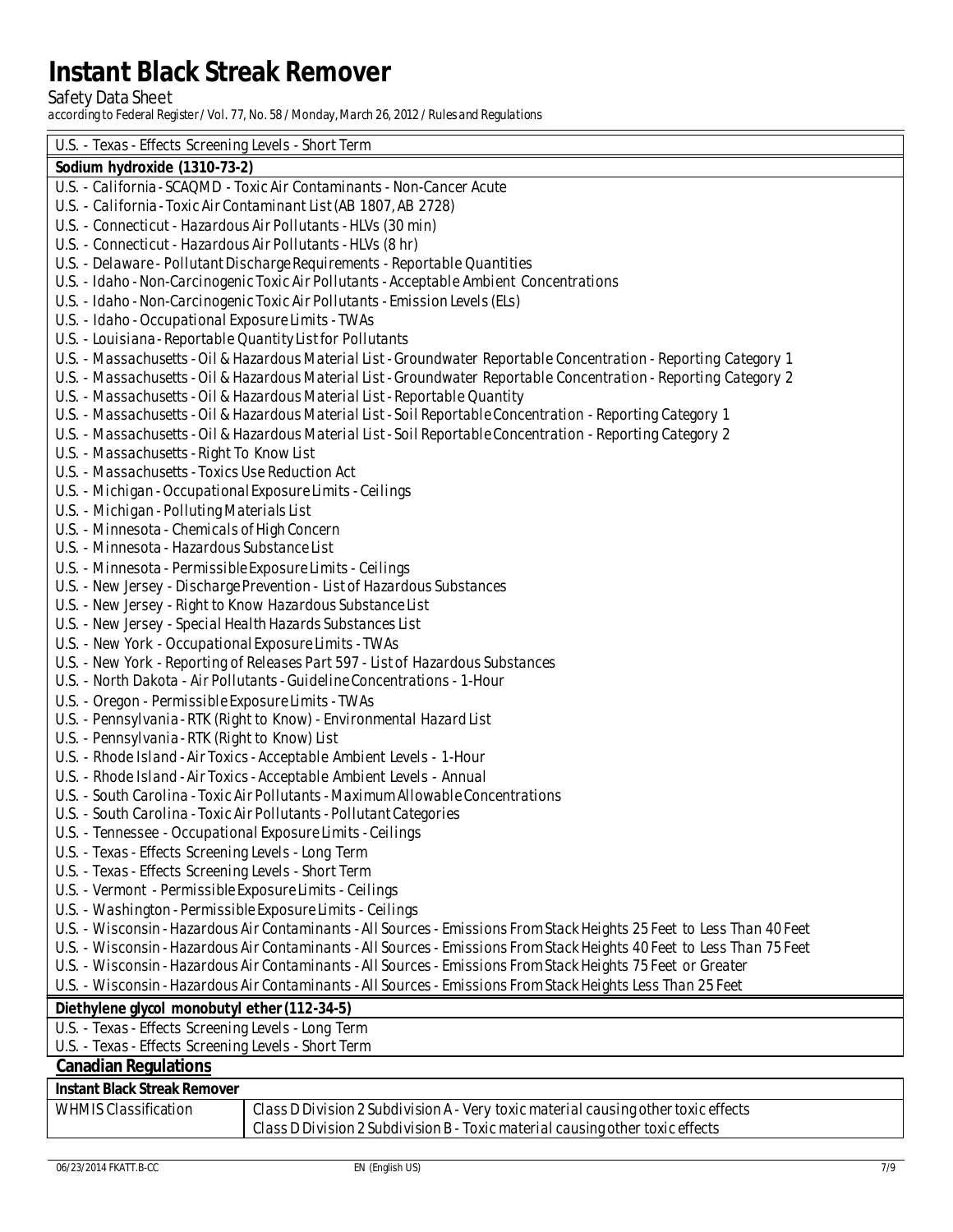**Safety Data Sheet** 

⋽

 $\bar{r}$ 

according to Federal Register/Vol. 77, No. 58 / Monday, March 26, 2012 / Rules and Regulations

| Alcohols, C9-11, ethoxylated (68439-46-3)                                                                                        |                                                                                    |  |  |
|----------------------------------------------------------------------------------------------------------------------------------|------------------------------------------------------------------------------------|--|--|
|                                                                                                                                  | Listed on the Canadian DSL (Domestic Substances List) inventory.                   |  |  |
| <b>WHMIS Classification</b>                                                                                                      | Class D Division 2 Subdivision B - Toxic material causing other toxic effects      |  |  |
| Tetrasodium EDTA (64-02-8)                                                                                                       |                                                                                    |  |  |
|                                                                                                                                  | Listed on the Canadian DSL (Domestic Substances List) inventory.                   |  |  |
| <b>WHMIS Classification</b>                                                                                                      | Class D Division 2 Subdivision B - Toxic material causing other toxic effects      |  |  |
| Nitrilotriacetic acid trisodium salt (5064-31-3)                                                                                 |                                                                                    |  |  |
|                                                                                                                                  | Listed on the Canadian DSL (Domestic Substances List) inventory.                   |  |  |
| <b>WHMIS Classification</b>                                                                                                      | Class D Division 2 Subdivision A - Very toxic material causing other toxic effects |  |  |
|                                                                                                                                  | <b>Class E- Corrosive Material</b>                                                 |  |  |
| Sodium hydroxide (1310-73-2)                                                                                                     |                                                                                    |  |  |
|                                                                                                                                  | Listed on the Canadian DSL (Domestic Substances List) inventory.                   |  |  |
| <b>Listed on the Canadian Ingredient Disclosure List</b>                                                                         |                                                                                    |  |  |
| <b>WHMIS Classification</b>                                                                                                      | <b>Class E</b> - Corrosive Material                                                |  |  |
| Diethylene glycol monobutyl ether (112-34-5)                                                                                     |                                                                                    |  |  |
|                                                                                                                                  | Listed on the Canadian DSL (Domestic Substances List) inventory.                   |  |  |
| <b>WHMIS Classification</b>                                                                                                      | Class B Division 3 - Combustible Liquid                                            |  |  |
|                                                                                                                                  | Class D Division 2 Subdivision B - Toxic material causing other toxic effects      |  |  |
| This product has been classified in accordance with the hazard criteria of the Controlled Products Regulations (CPR) and the SDS |                                                                                    |  |  |
| contains all of the information required by CPR                                                                                  |                                                                                    |  |  |

### SECTION 16: OTHER INFORMATION, INCLUDING DATA ON DATE OF PREPARATION OR LAST REVISION

| <b>Revision date</b> | : 06/23/2014       |
|----------------------|--------------------|
| Other Information    | : This document ha |

as been prepared in accordance with the SDS requirements of the OSHA Hazard Communication Standard 29 CFR 1910.1200.

**GHS Full Text Phrases:** 

| Acute Tox. 4 (Inhalation:dust, mist) | Acute toxicity (inhalation:dust, mist) Category 4              |
|--------------------------------------|----------------------------------------------------------------|
| Acute Tox. 4 (Oral)                  | <b>Acute toxicity (oral) Category 4</b>                        |
| <b>Aquatic Acute 2</b>               | Hazardous to the aquatic environment - Acute Hazard Category 2 |
| <b>Aquatic Acute 3</b>               | Hazardous to the aquatic environment - Acute Hazard Category 3 |
| Carc. 2                              | <b>Carcinogenicity Category 2</b>                              |
| Eye Dam. 1                           | Serious eye damage/eye irritation Category 1                   |
| Eye Irrit. 2A                        | Serious eye damage/eye irritation Category 2A                  |
| Flam. Liq. 4                         | Flammable liquids Category 4                                   |
| Met. Corr. 1                         | <b>Corrosive to metals Category 1</b>                          |
| Skin Corr. 1A                        | Skin corrosion/irritation Category 1A                          |
| H <sub>227</sub>                     | <b>Combustible liquid</b>                                      |
| H <sub>290</sub>                     | May be corrosive to metals                                     |
| H302                                 | <b>Harmful if swallowed</b>                                    |
| H314                                 | Causes severe skin burns and eye damage                        |
| <b>H318</b>                          | Causes serious eye damage                                      |
| H319                                 | Causes serious eye irritation                                  |
| H332                                 | <b>Harmful if inhaled</b>                                      |
| H351                                 | Suspected of causing cancer                                    |
| H401                                 | Toxic to aquatic life                                          |
| H402                                 | Harmful to aquatic life                                        |